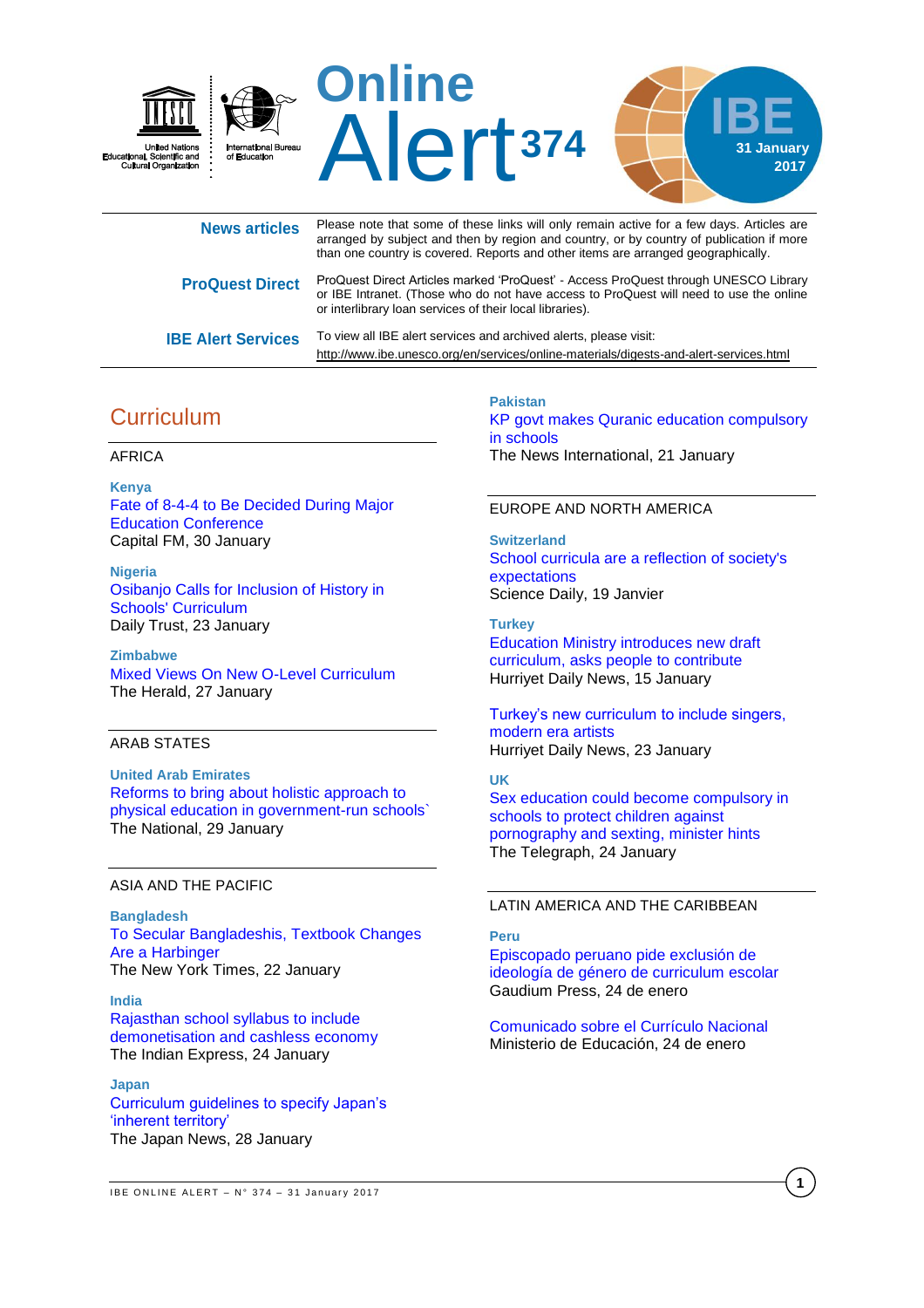## Early childhood education

## LATIN AMERICA AND THE CARIBBEAN

**Argentina** [Educación alimentaria, la materia que falta en](http://www.lanacion.com.ar/1977436-educacion-alimentaria-la-materia-que-falta-en-las-escuelas)  [las escuelas](http://www.lanacion.com.ar/1977436-educacion-alimentaria-la-materia-que-falta-en-las-escuelas) La Nacion, 20 de enero

# Education Reform

#### AFRICA

**Kenya** [Roll out of revised education system to begin](http://www.nation.co.ke/news/education/education/2643604-3782408-14o33xxz/)  [in May](http://www.nation.co.ke/news/education/education/2643604-3782408-14o33xxz/) Daily Nation, 22 January

#### ARAB STATES

**Algeria** [Le fruit des réformes scolaires visible dans 9](http://fr.allafrica.com/stories/201701220136.html)  [ans](http://fr.allafrica.com/stories/201701220136.html) Algerie Presse Service (Algiers), 22 janvier

[Soutien scolaire par internet en Algérie -](http://fr.allafrica.com/stories/201701260312.html) [Présentation d'une nouvelle plateforme](http://fr.allafrica.com/stories/201701260312.html) Algerie Presse Service (Algiers), 25 janvier

**Morocco** [Vision 2015-2030: L'Education](http://www.medias24.com/MAROC/SOCIETE/170463-L-Education-nationale-presente-son-premier-bilan-de-la-vision-2015-2030.html) nationale [présente son premier bilan](http://www.medias24.com/MAROC/SOCIETE/170463-L-Education-nationale-presente-son-premier-bilan-de-la-vision-2015-2030.html) Médias 24, 30 janvier

### ASIA AND THE PACIFIC

**China** [China to speed up modernization of education](http://news.xinhuanet.com/english/2017-01/19/c_135997729.htm) Xinhua, 19 January

# Education System

#### ARAB STATES

#### **Algeria**

[Le ministère de l'Education "soucieux" de lutter](http://fr.allafrica.com/stories/201701270086.html)  [contre la violence scolaire de façon "globale et](http://fr.allafrica.com/stories/201701270086.html)  [permanente"](http://fr.allafrica.com/stories/201701270086.html)

Algerie Presse Service (Algiers), 26 janvier

### ASIAN AND THE PACIFIC

**Japan** [Education in Japan in 2016: new solutions and](http://www.japantimes.co.jp/community/2017/01/25/issues/education-japan-2016-new-solutions-age-old-problems-teaching-english-bullying/#.WI33Snd7SRY)  [age-old problems, from teaching English to](http://www.japantimes.co.jp/community/2017/01/25/issues/education-japan-2016-new-solutions-age-old-problems-teaching-english-bullying/#.WI33Snd7SRY)  [bullying](http://www.japantimes.co.jp/community/2017/01/25/issues/education-japan-2016-new-solutions-age-old-problems-teaching-english-bullying/#.WI33Snd7SRY) The Japan Times, 25 January

**Singapore** [Learning the Singapore way](http://www.bangkokpost.com/news/special-reports/1183152/learning-the-singapore-way) Bangkok Post, 19 January

**Thailand** [679 schools fail basic education test](http://www.bangkokpost.com/news/general/1186261/679-schools-fail-basic-education-test) Bangkok Post, 26 January

#### EUROPE AND NORTH AMERICA

**Spain** El abandono [escolar temprano marca otro](http://www.mecd.gob.es/prensa-mecd/actualidad/2017/01/20170126-abandono.html)  [récord histórico: termina el 2016 por debajo](http://www.mecd.gob.es/prensa-mecd/actualidad/2017/01/20170126-abandono.html)  [del 19%](http://www.mecd.gob.es/prensa-mecd/actualidad/2017/01/20170126-abandono.html) Ministerio de Educacion, 26 de enero

### LATIN AMERICA AND THE CARIBBEAN

**Colombia** ["Hay que impulsar la formación de docentes](http://www.elespectador.com/noticias/educacion/hay-impulsar-formacion-de-docentes-paz-ministra-de-educ-articulo-677004)  [para la paz": ministra de Educación](http://www.elespectador.com/noticias/educacion/hay-impulsar-formacion-de-docentes-paz-ministra-de-educ-articulo-677004) El Espectador, 29 de enero

**Jamaica** [Gov't provides public access to education for](http://www.jamaicaobserver.com/news/Gov-t-provides-public-access-to-education-for-over-760K-students)  [over 760K students](http://www.jamaicaobserver.com/news/Gov-t-provides-public-access-to-education-for-over-760K-students) Jamaica Observer, 25 January

## Gender

### AFRICA

**Nigeria** [Sanusi Calls Out Parents, Leaders On Girl](http://allafrica.com/stories/201701200324.html)  **[Education](http://allafrica.com/stories/201701200324.html)** Daily Trust, 20 January

### LATIN AMERICA AND THE CARIBBEAN

**Peru** [Un intenso debate: ¿ideología de género o](http://larepublica.pe/impresa/sociedad/842614-un-intenso-debate-ideologia-de-genero-o-educacion-integral)  [educación integral?](http://larepublica.pe/impresa/sociedad/842614-un-intenso-debate-ideologia-de-genero-o-educacion-integral) La Republica, 25 de enero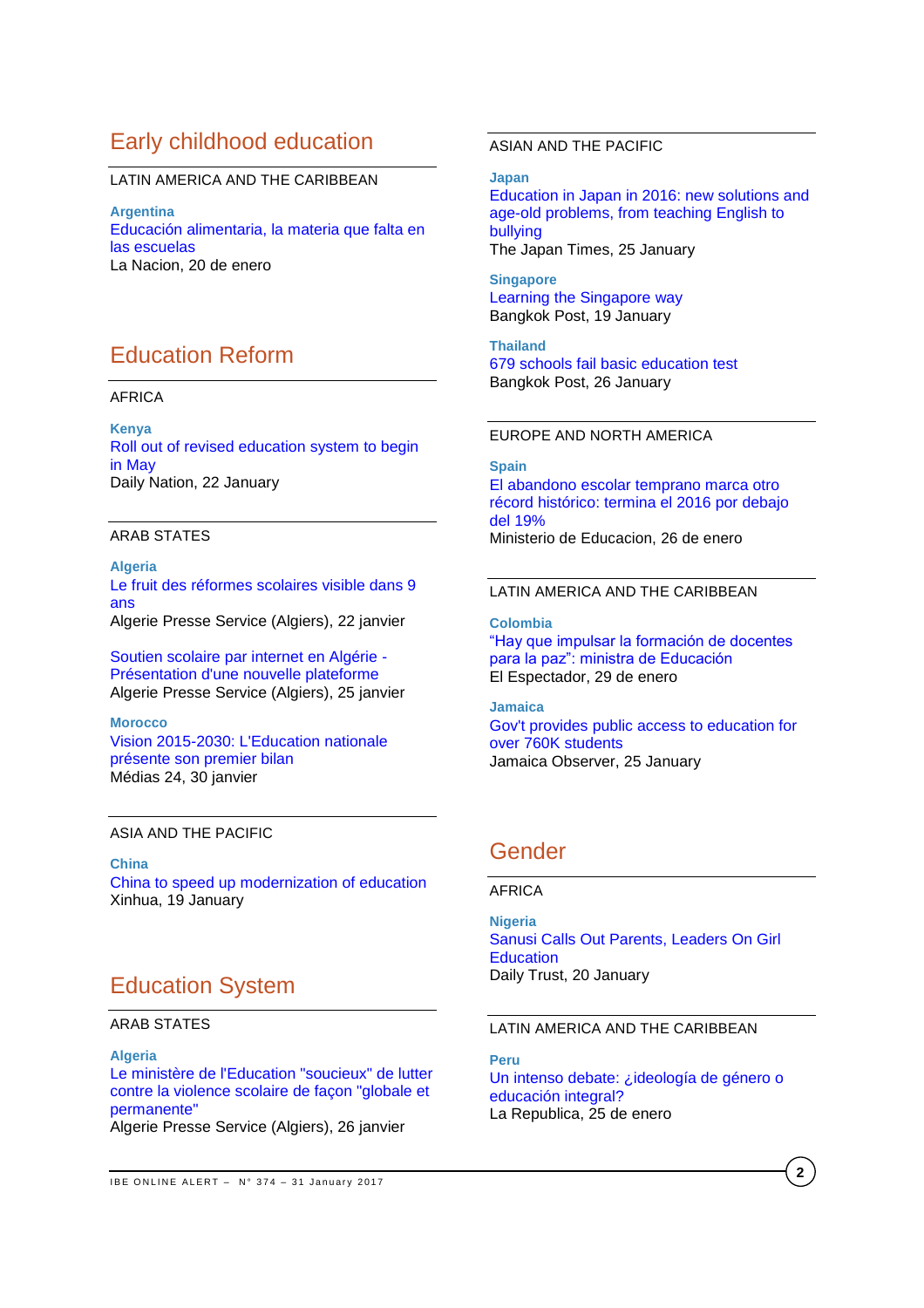#### [Más del 90% de la población respalda](http://www.minedu.gob.pe/n/noticia.php?id=41551)  [igualdad de género y no discriminación en](http://www.minedu.gob.pe/n/noticia.php?id=41551)  [escuelas](http://www.minedu.gob.pe/n/noticia.php?id=41551) Ministerio de Educación, 23 de enero

## Inclusive Education

### EUROPE AND NORTH AMERICA

#### **Turkey**

[Over 40 per cent of Syrian refugee children in](https://www.unicef.org/media/media_94417.html)  [Turkey missing out on education, despite](https://www.unicef.org/media/media_94417.html)  [massive increase in enrolment rates –](https://www.unicef.org/media/media_94417.html) UNICEF UNICEF Press Centre, 19 January

#### LATIN AMERICA AND THE CARIBBEAN

#### **Mexico**

[Se impulsa mayor inclusión, con convivencia](http://www.gob.mx/sep/prensa/comunicado-22-se-impulsa-mayor-inclusion-con-convivencia-sin-violencia-con-dialogo-y-respeto-en-50-mil-escuelas-nuno-mayer?idiom=es)  [sin violencia, con diálogo](http://www.gob.mx/sep/prensa/comunicado-22-se-impulsa-mayor-inclusion-con-convivencia-sin-violencia-con-dialogo-y-respeto-en-50-mil-escuelas-nuno-mayer?idiom=es) y respeto en 50 mil [escuelas: Nuño Mayer](http://www.gob.mx/sep/prensa/comunicado-22-se-impulsa-mayor-inclusion-con-convivencia-sin-violencia-con-dialogo-y-respeto-en-50-mil-escuelas-nuno-mayer?idiom=es) Ministerio de Educación, 23 de enero

# Teacher Education

SOUTH AFRICA

**South Africa** [Union collaboration to improve quality of](https://www.ei-ie.org/en/news/news_details/4264)  [teaching](https://www.ei-ie.org/en/news/news_details/4264) Education International, 26 January

### ARAB STATES

**Algeria** [La formation, "fondamentale et vitale" pour le](http://fr.allafrica.com/stories/201701230327.html)  [système scolaire](http://fr.allafrica.com/stories/201701230327.html) Algerie Presse Service (Algiers), 23 janvier

### ASIA AND THE PACIFIC

**Australia** [Only one in three teachers qualified to teach](http://www.theage.com.au/victoria/only-one-in-three-teachers-qualified-to-teach-new-compulsory-computing-subjects-20170124-gtxw8f.html)  [new compulsory computing subjects](http://www.theage.com.au/victoria/only-one-in-three-teachers-qualified-to-teach-new-compulsory-computing-subjects-20170124-gtxw8f.html) The Age, 24 January

## EUROPE AND NORTH AMERICA

**USA** Starting Strong: [How to Improve Teachers'](https://www.americanprogress.org/issues/education/reports/2017/01/25/295885/starting-strong/)  [Entry into the Profession](https://www.americanprogress.org/issues/education/reports/2017/01/25/295885/starting-strong/) Center for American Progress, 25 January

## LATIN AMERICA AND THE CARIBBEAN

**Peru** [Minedu inicia contratación de más de 92 mil](http://www.minedu.gob.pe/n/noticia.php?id=41636)  [maestros para asegurar Buen Inicio del Año](http://www.minedu.gob.pe/n/noticia.php?id=41636)  [Escolar 2017](http://www.minedu.gob.pe/n/noticia.php?id=41636) Ministerio de Educación, 25 de enero

## Reports, publications, etc.

### **AFRICA**

[What Do Teachers Know and Do? Does It](http://documents.worldbank.org/curated/en/882091485440895147/pdf/WPS7956.pdf)  [Matter? Evidence from Primary Schools in](http://documents.worldbank.org/curated/en/882091485440895147/pdf/WPS7956.pdf)  **Africa** 

Policy Research Working Paper 7956, Tessa Bold and oth., The World Bank Group, January 2017

**Côte d'Ivoire** [Rapport d'état du système éducatif national de](http://unesdoc.unesco.org/images/0024/002470/247040f.pdf)  [la Côte d'Ivoire: pour une politique éducative](http://unesdoc.unesco.org/images/0024/002470/247040f.pdf)  [plus inclusive et plus efficace](http://unesdoc.unesco.org/images/0024/002470/247040f.pdf) UNESCO. IIPE Pôle de Dakar, 2016

## ASIA AND THE PACIFIC

[Diverse approaches to developing and](http://unesdoc.unesco.org/images/0024/002460/246003e.pdf)  [implementing competency-based ICT training](http://unesdoc.unesco.org/images/0024/002460/246003e.pdf)  [for teachers: a case study](http://unesdoc.unesco.org/images/0024/002460/246003e.pdf) UNESCO Bangkok, 2916

**Bhutan** [Annual Education Statistics 2016](http://www.education.gov.bt/documents/10180/12664/Annual+Education+Statistics+2016.pdf/8dc6828d-4de3-4e57-bc8c-0f6e9930422e?version=1.0) Ministry of Education, January 2017

### **India**

[Annual Status of Education Report 2016](http://img.asercentre.org/docs/Publications/ASER%20Reports/ASER%202016/aser_2016.pdf) ASER Centre, January 2017

**Thailand** [Diverse approaches to developing and](http://unesdoc.unesco.org/images/0024/002460/246003e.pdf)  [implementing competency-based ICT training](http://unesdoc.unesco.org/images/0024/002460/246003e.pdf)  [for teachers: a case study](http://unesdoc.unesco.org/images/0024/002460/246003e.pdf) UNESCO Office Bangkok, 2016

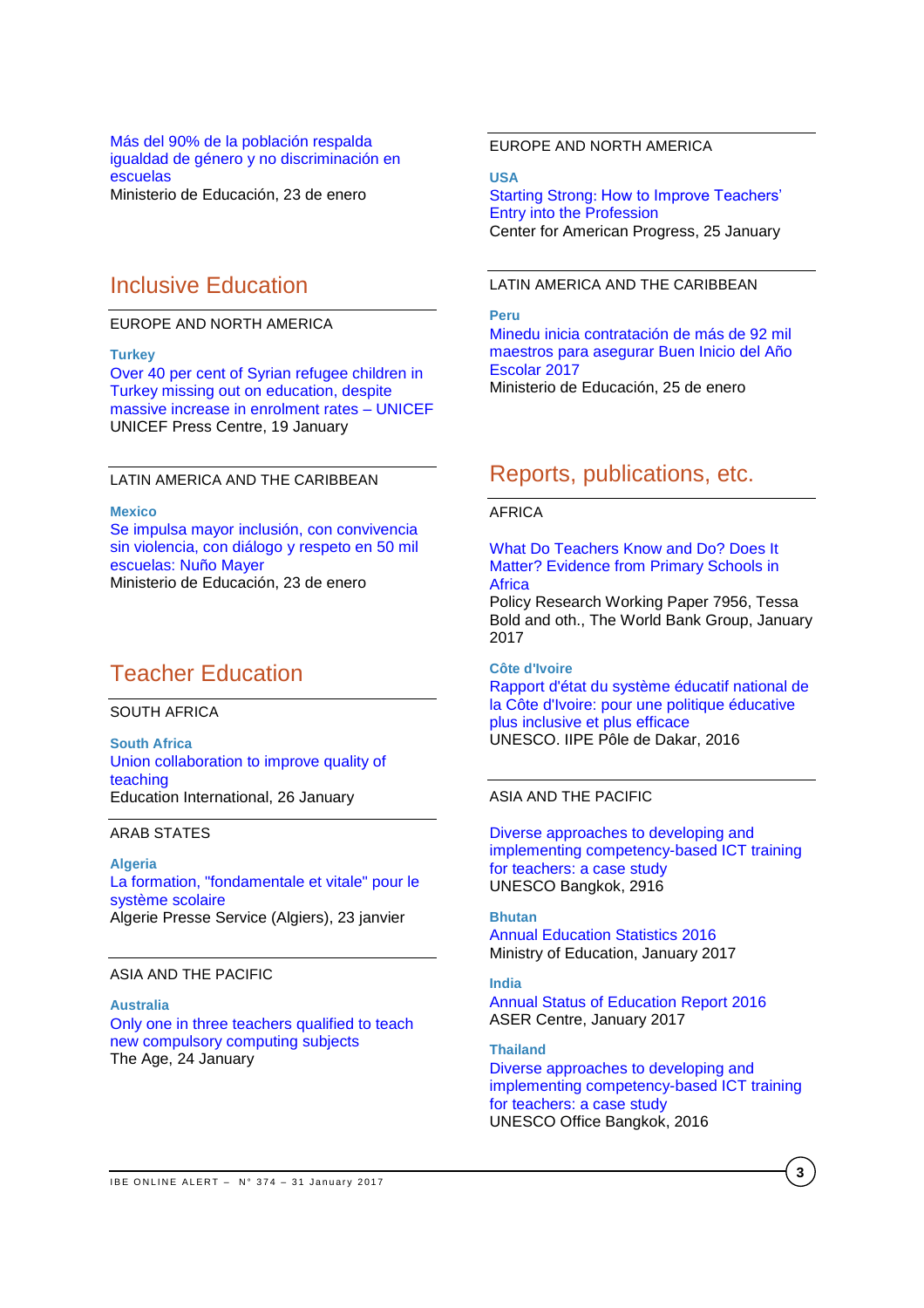#### **Tonga**

[Pedagogy versus school readiness : the](http://documents.worldbank.org/curated/en/651771484764766333/pdf/WPS7944.pdf)  [impact of a randomized reading instruction](http://documents.worldbank.org/curated/en/651771484764766333/pdf/WPS7944.pdf)  [intervention and community-based playgroup](http://documents.worldbank.org/curated/en/651771484764766333/pdf/WPS7944.pdf)  [intervention on early grade reading outcomes](http://documents.worldbank.org/curated/en/651771484764766333/pdf/WPS7944.pdf)  [in Tonga](http://documents.worldbank.org/curated/en/651771484764766333/pdf/WPS7944.pdf)

Policy Research Working Paper 7944, Kevin Macdonald and oth., The World Bank Group, January 2017

#### EUROPE AND NORTH AMERICA

[Inclusive Early Childhood Education: An](https://www.european-agency.org/sites/default/files/IECE%20%C2%AD%20An%20Analysis%20of%2032%20European%20Examples.pdf)  [analysis of 32 European examples](https://www.european-agency.org/sites/default/files/IECE%20%C2%AD%20An%20Analysis%20of%2032%20European%20Examples.pdf) European Agency for Special Needs and Inclusive Education, January 2017

#### **Iceland**

[Selection against variants in the genome](http://www.pnas.org/content/early/2017/01/10/1612113114.full.pdf)  [associated with educational attainment](http://www.pnas.org/content/early/2017/01/10/1612113114.full.pdf) Cross Mark, December 2016

#### **Ireland**

[Review of the Pilot of a New Model for](http://www.education.ie/en/Publications/Inspection-Reports-Publications/Evaluation-Reports-Guidelines/Review-of-the-Pilot-of-a-New-Model-for-Allocating-Teaching-Resources-for-Pupils-with-Special-Educational-Needs.pdf)  [Allocating Teaching Resources to Mainstream](http://www.education.ie/en/Publications/Inspection-Reports-Publications/Evaluation-Reports-Guidelines/Review-of-the-Pilot-of-a-New-Model-for-Allocating-Teaching-Resources-for-Pupils-with-Special-Educational-Needs.pdf)  [Schools to Support Pupils with Special](http://www.education.ie/en/Publications/Inspection-Reports-Publications/Evaluation-Reports-Guidelines/Review-of-the-Pilot-of-a-New-Model-for-Allocating-Teaching-Resources-for-Pupils-with-Special-Educational-Needs.pdf)  [Educational Needs](http://www.education.ie/en/Publications/Inspection-Reports-Publications/Evaluation-Reports-Guidelines/Review-of-the-Pilot-of-a-New-Model-for-Allocating-Teaching-Resources-for-Pupils-with-Special-Educational-Needs.pdf) Dept. of Education and Skills, January 2017

#### **UK**

[These are our children](https://www.gov.uk/government/uploads/system/uploads/attachment_data/file/585376/Lenehan_Review_Report.pdf)  Dame Christine Lenehan, Council for Disabled Children, January 2017

#### **USA**

[Information for accountability: transparency](https://www.brookings.edu/wp-content/uploads/2017/01/global_20170125_information_for_accountability.pdf)  [and citizen engagement for improved service](https://www.brookings.edu/wp-content/uploads/2017/01/global_20170125_information_for_accountability.pdf)  [delivery in education systems](https://www.brookings.edu/wp-content/uploads/2017/01/global_20170125_information_for_accountability.pdf) Lindsay Read &Tamar Manuelyan Atinc, Brookings Institution, January 2017

## LATIN AMERICA AND THE CARIBBEAN

[Are Latin American children's reading skills](http://unesdoc.unesco.org/images/0024/002453/245302e.pdf)  [improving? Highlights from the Second and](http://unesdoc.unesco.org/images/0024/002453/245302e.pdf)  [Third Regional Comparative and Explanatory](http://unesdoc.unesco.org/images/0024/002453/245302e.pdf)  [Studies \(SERCE & TERCE\)](http://unesdoc.unesco.org/images/0024/002453/245302e.pdf) OREALC, 2016

**Mexico** [Estrategias didácticas: guía para docentes de](http://unesdoc.unesco.org/images/0024/002469/246914s.pdf)  [educación indígena](http://unesdoc.unesco.org/images/0024/002469/246914s.pdf) UNESCO Office Mexico, 2016

### **Peru**

[Innovación educativa, texto 1](http://unesdoc.unesco.org/images/0024/002470/247005s.pdf) UNESCO Office Lima, 2016

[Formulación de proyectos, texto 2](http://unesdoc.unesco.org/images/0024/002470/247006s.pdf) UNESCO Office Lima, 2016

[Sistematización de experiencias educativas](http://unesdoc.unesco.org/images/0024/002470/247007s.pdf)  [innovadoras, texto 3](http://unesdoc.unesco.org/images/0024/002470/247007s.pdf) UNESCO Office Lima, 2016

#### INTERNATIONAL

[Getting climate ready: a guide for schools on](http://unesdoc.unesco.org/images/0024/002467/246740e.pdf)  [climate action and the whole-school approach](http://unesdoc.unesco.org/images/0024/002467/246740e.pdf) N. Gibb, UNESCO, 2016

[Education for global citizenship education &](http://unesdoc.unesco.org/images/0024/002456/245614e.pdf)  [sustainable development: content in social](http://unesdoc.unesco.org/images/0024/002456/245614e.pdf)  [science textbooks](http://unesdoc.unesco.org/images/0024/002456/245614e.pdf) P. Bromley et al., UNESCO; 2016

## **Miscellaneous**

#### AFRICA

**Burkina Faso** [Projet lecture à l'école primaire](http://lefaso.net/spip.php?article75269) : Le BIE-[UNESCO dresse le bilan](http://lefaso.net/spip.php?article75269) Le faso.net, 17 janvier

#### **South Africa**

[South African e-learning to reach excluded](http://www.bbc.com/news/business-38717976) BBC, 25 January

**4**